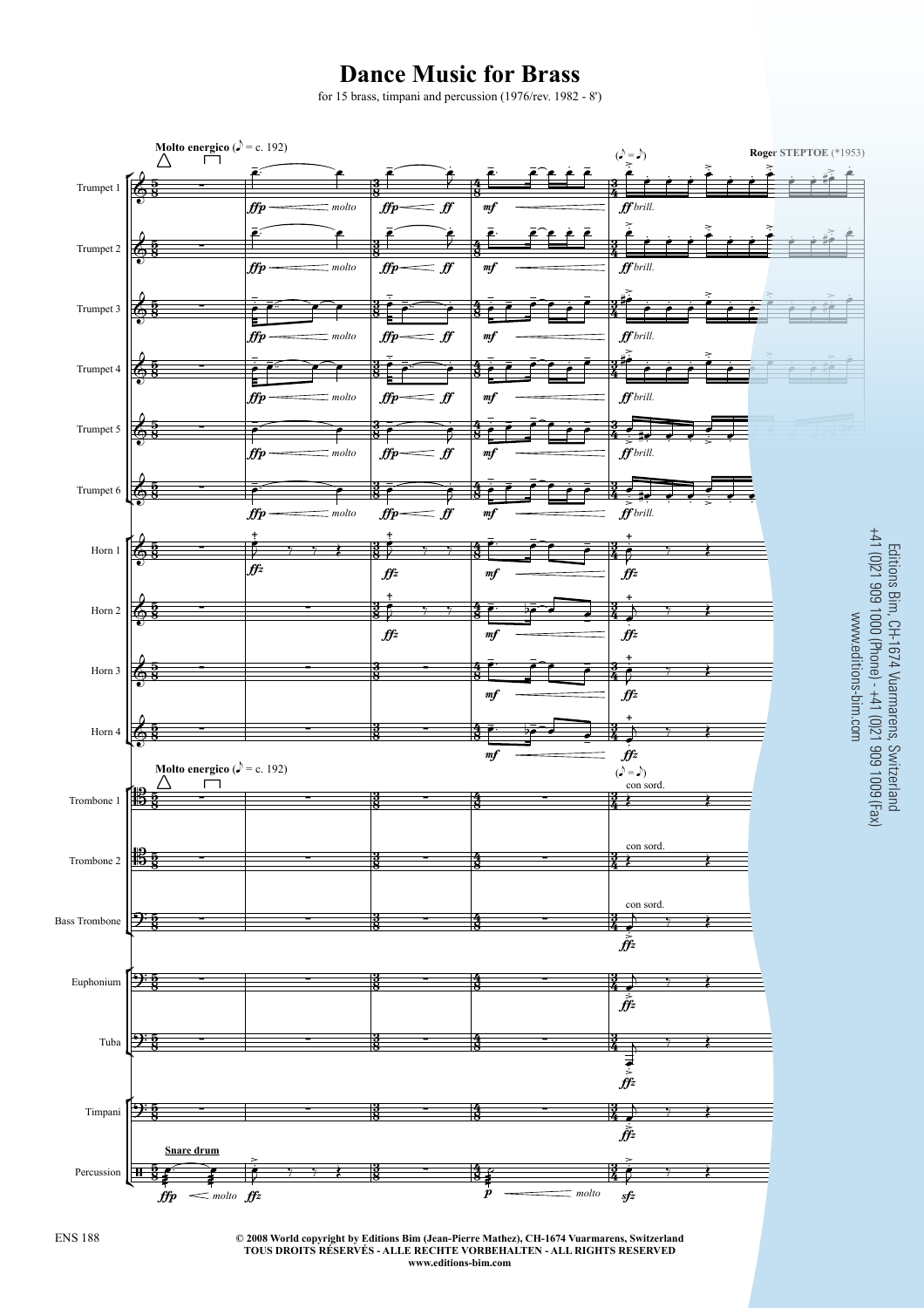

 $\mathcal K$  Photocopying is illegal - Photocopier est illégal - Fotokopieren ist rechtswidrig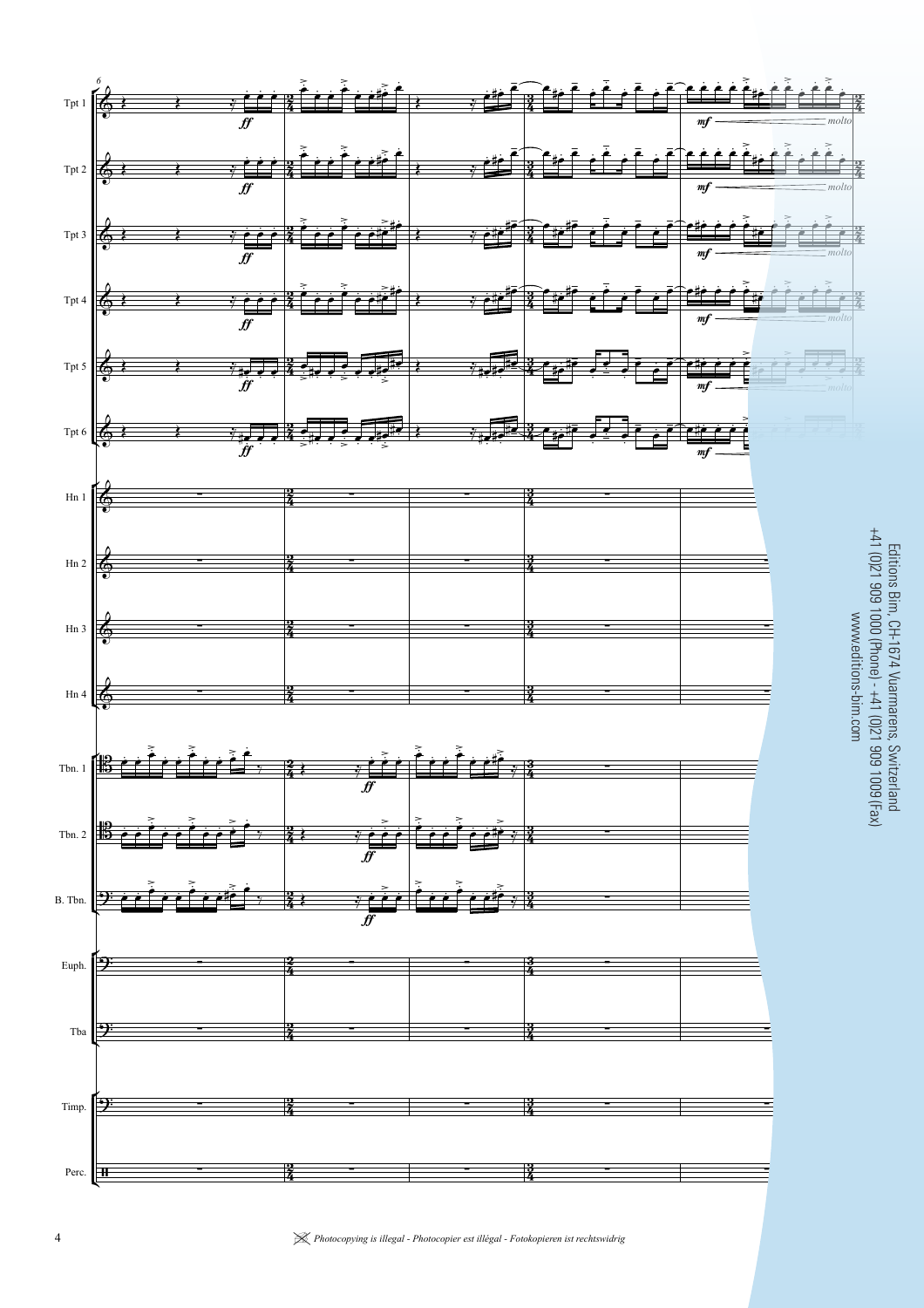

ENS 188 | *Photocopying is illegal - Photocopier est illégal - Fotokopieren ist rechtswidrig* 5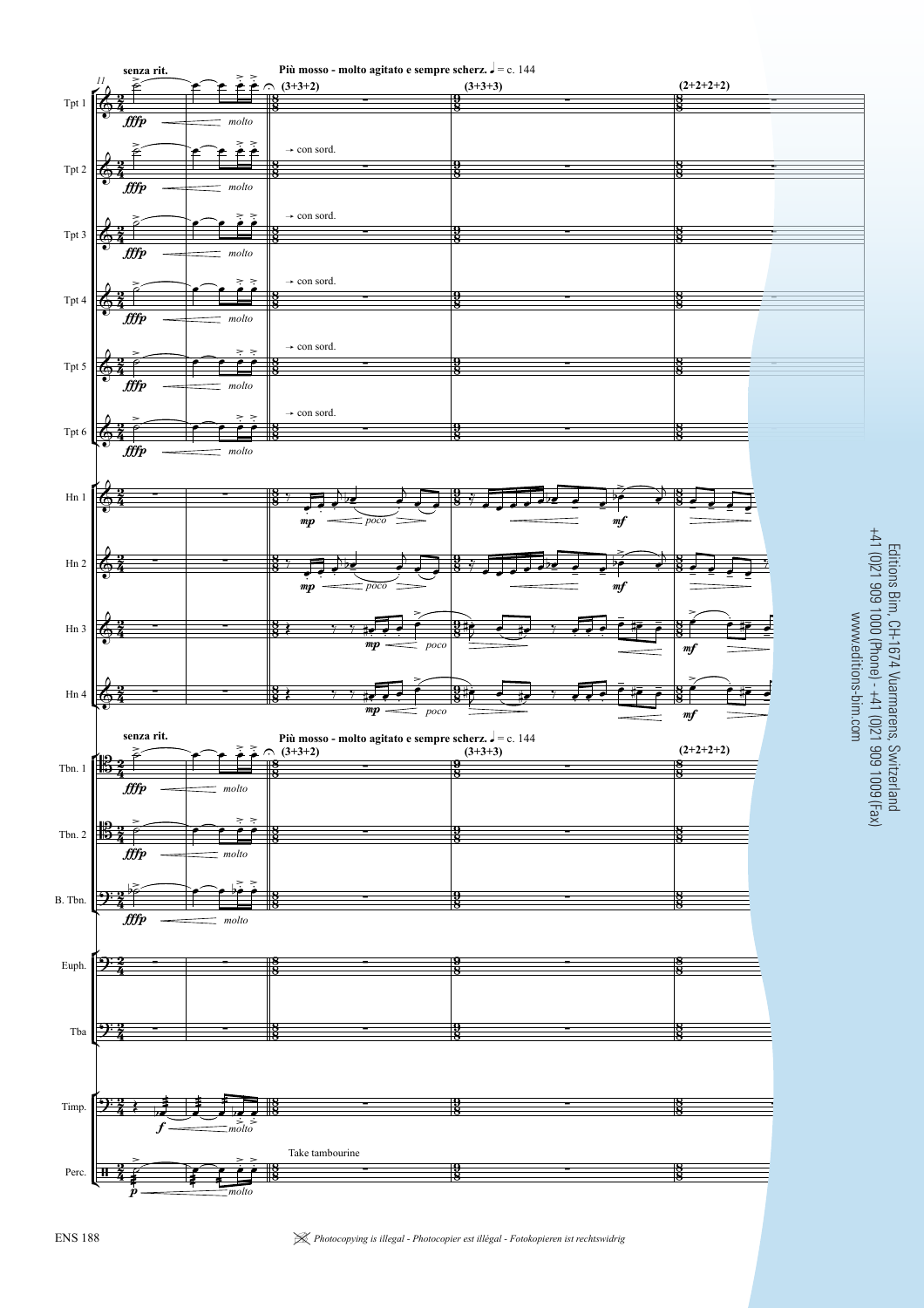

 $\mathcal K$  Photocopying is illegal - Photocopier est illégal - Fotokopieren ist rechtswidrig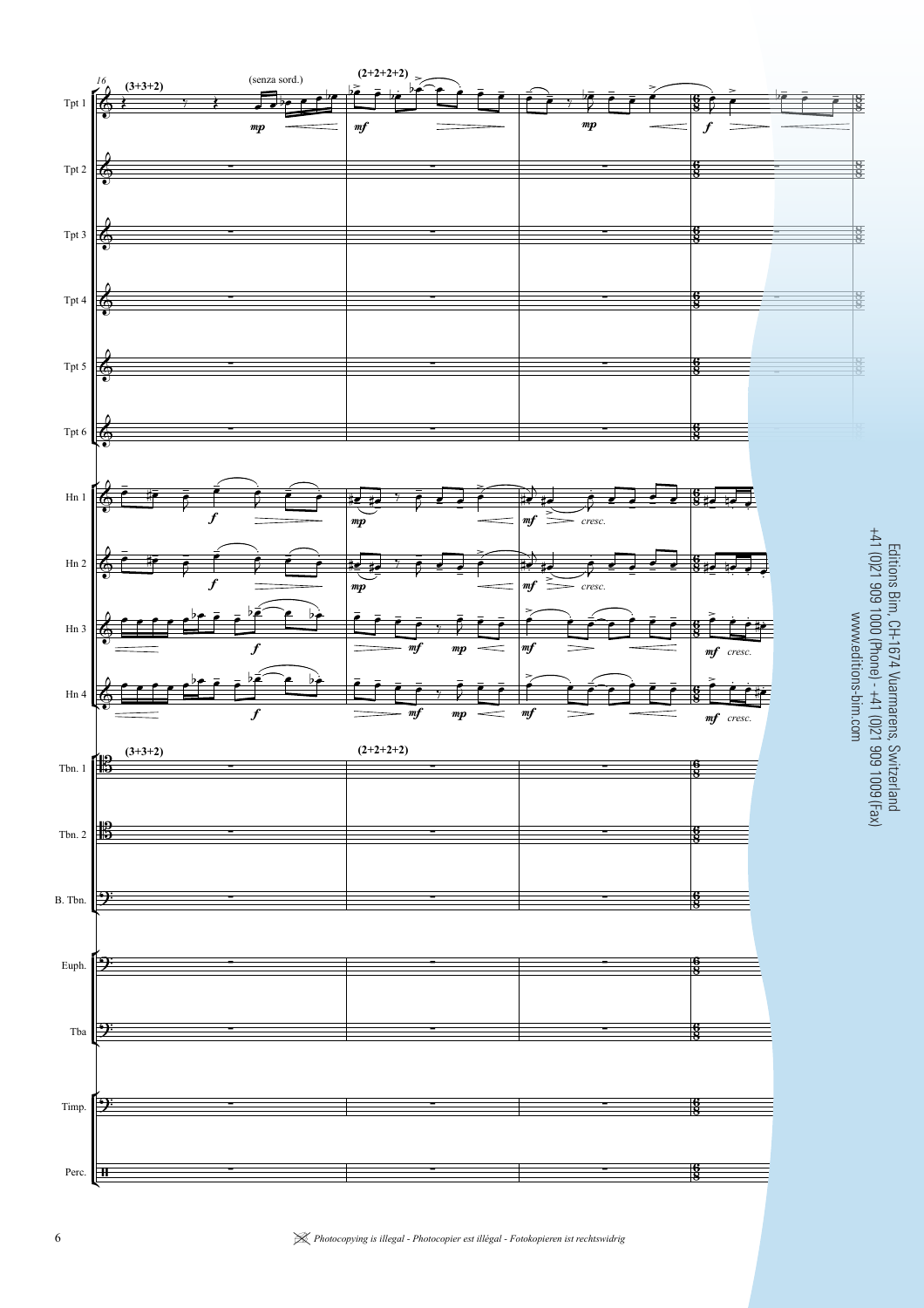

ENS 188 | *Photocopying is illegal - Photocopier est illégal - Fotokopieren ist rechtswidrig* 7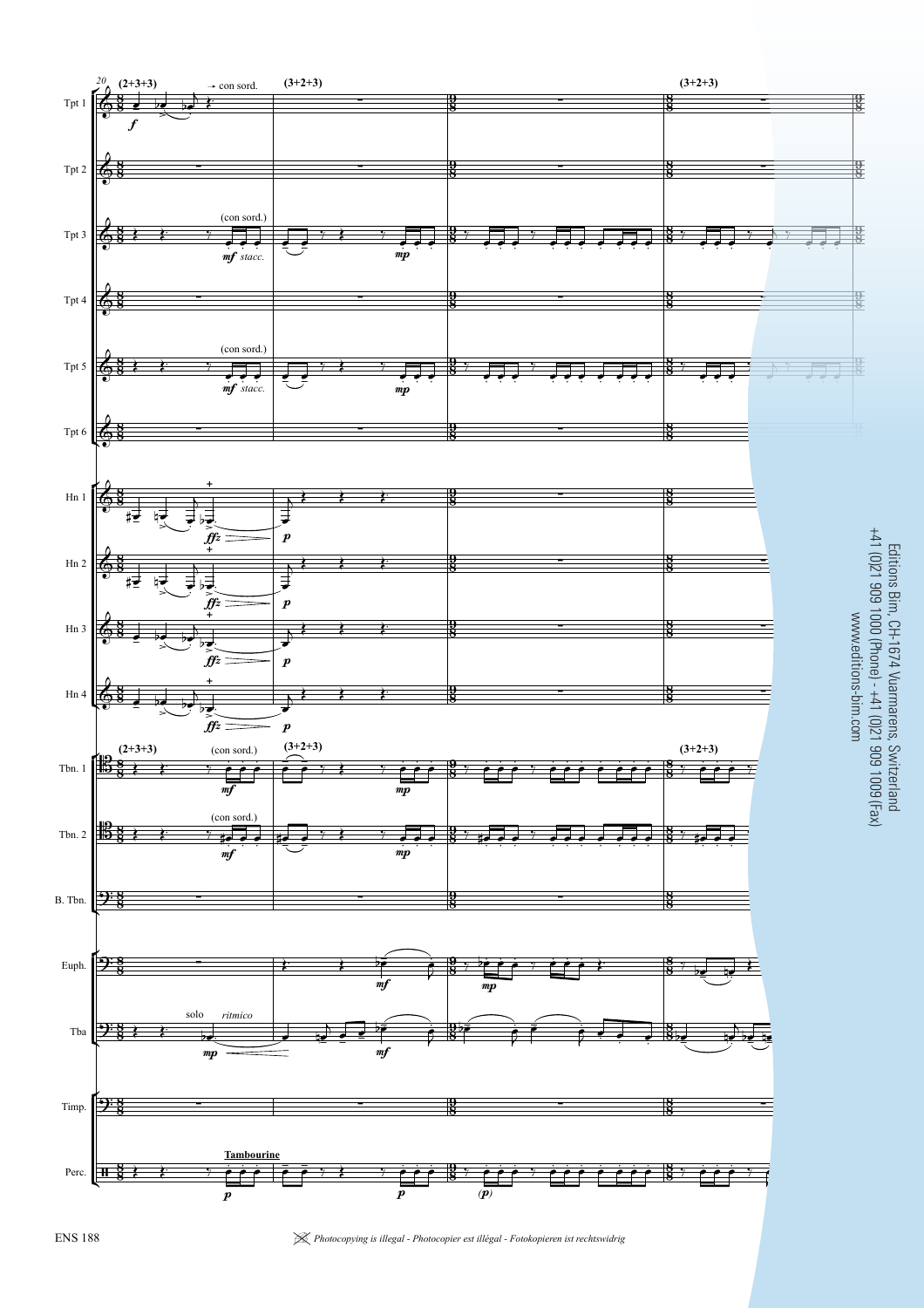

Editions Bim, CH-1674 Vuarmarens, Switzerland<br>+41 (0)21 909 1000 (Phone) - +41 (0)21 909 1009 (Fax) +41 (0)21 909 1000 (Phone) - +41 (0)21 909 1009 (Fax) Editions Bim, CH-1674 Vuarmarens, Switzerland

8 *A Photocopying is illegal - Photocopier est illégal - Fotokopieren ist rechtswidrig*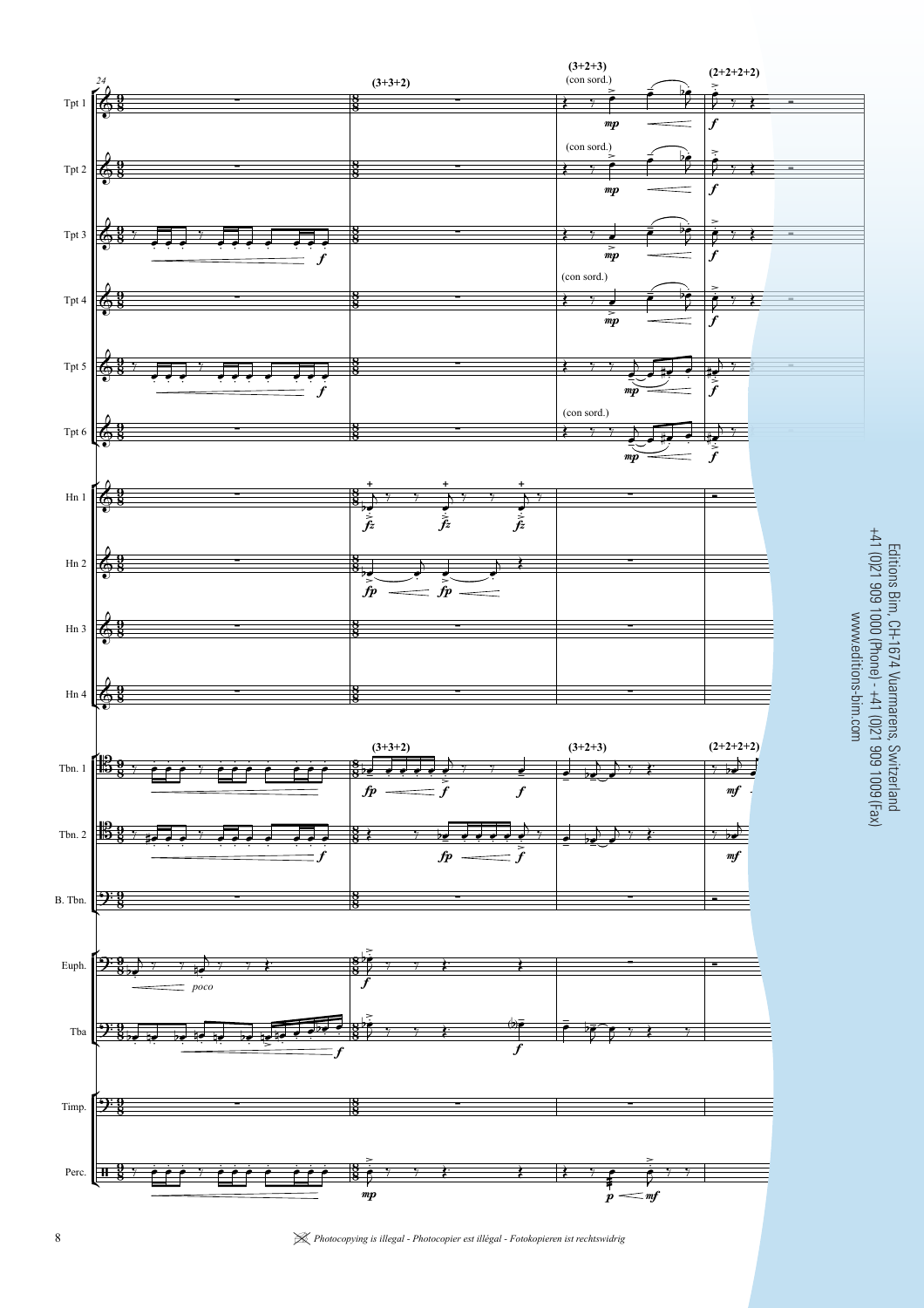

Editions Bim, CH-1674 Vuarmarens, Switzerland<br>+41 (0)21 909 1000 (Phone) - +41 (0)21 909 1009 (Fax) +41 (0)21 909 1000 (Phone) - +41 (0)21 909 1009 (Fax) Editions Bim, CH-1674 Vuarmarens, Switzerland www.editions-bim.com

ENS 188 | *Photocopying is illegal - Photocopier est illégal - Fotokopieren ist rechtswidrig* 9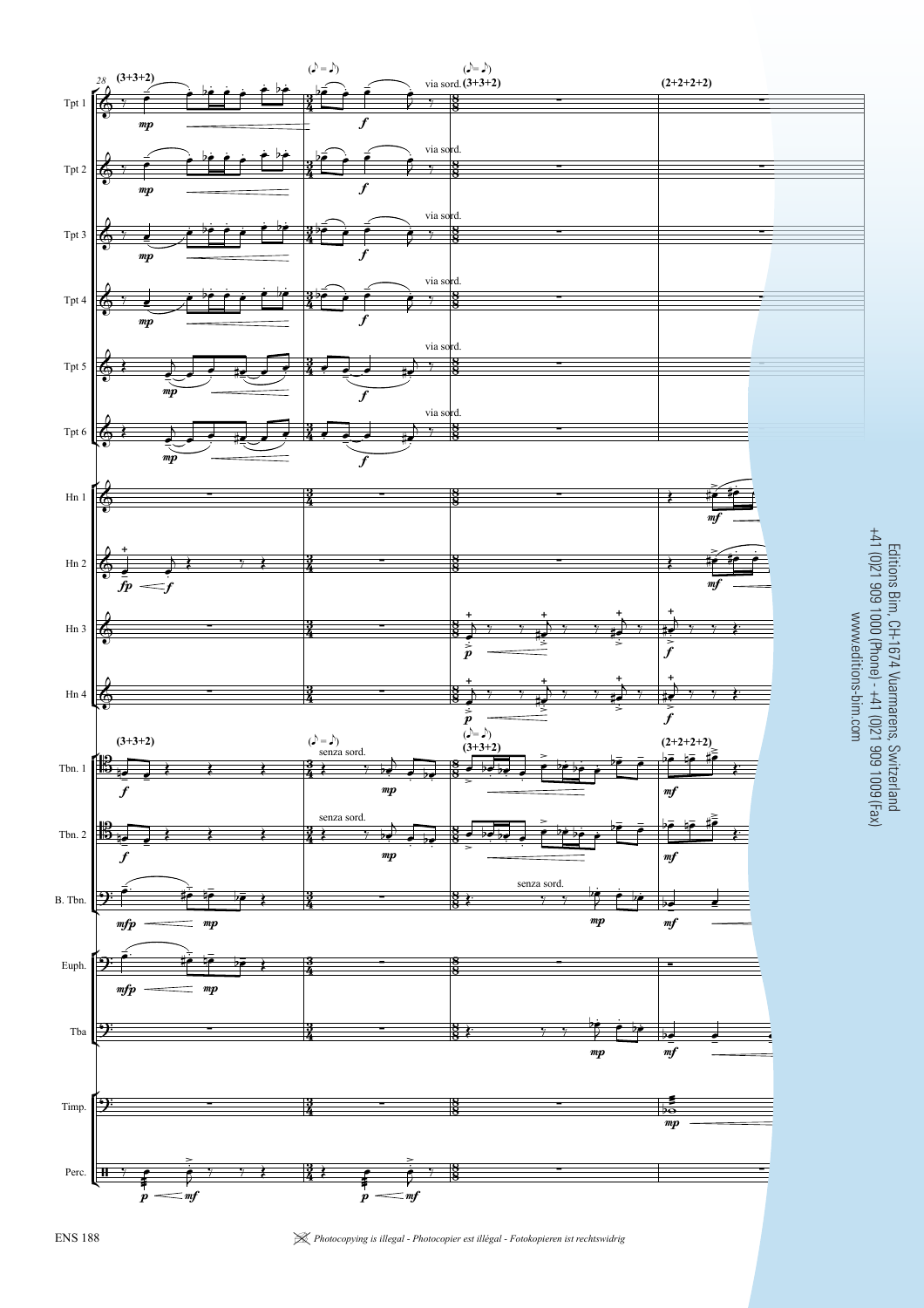

10 *A Photocopying is illegal - Photocopier est illégal - Fotokopieren ist rechtswidrig*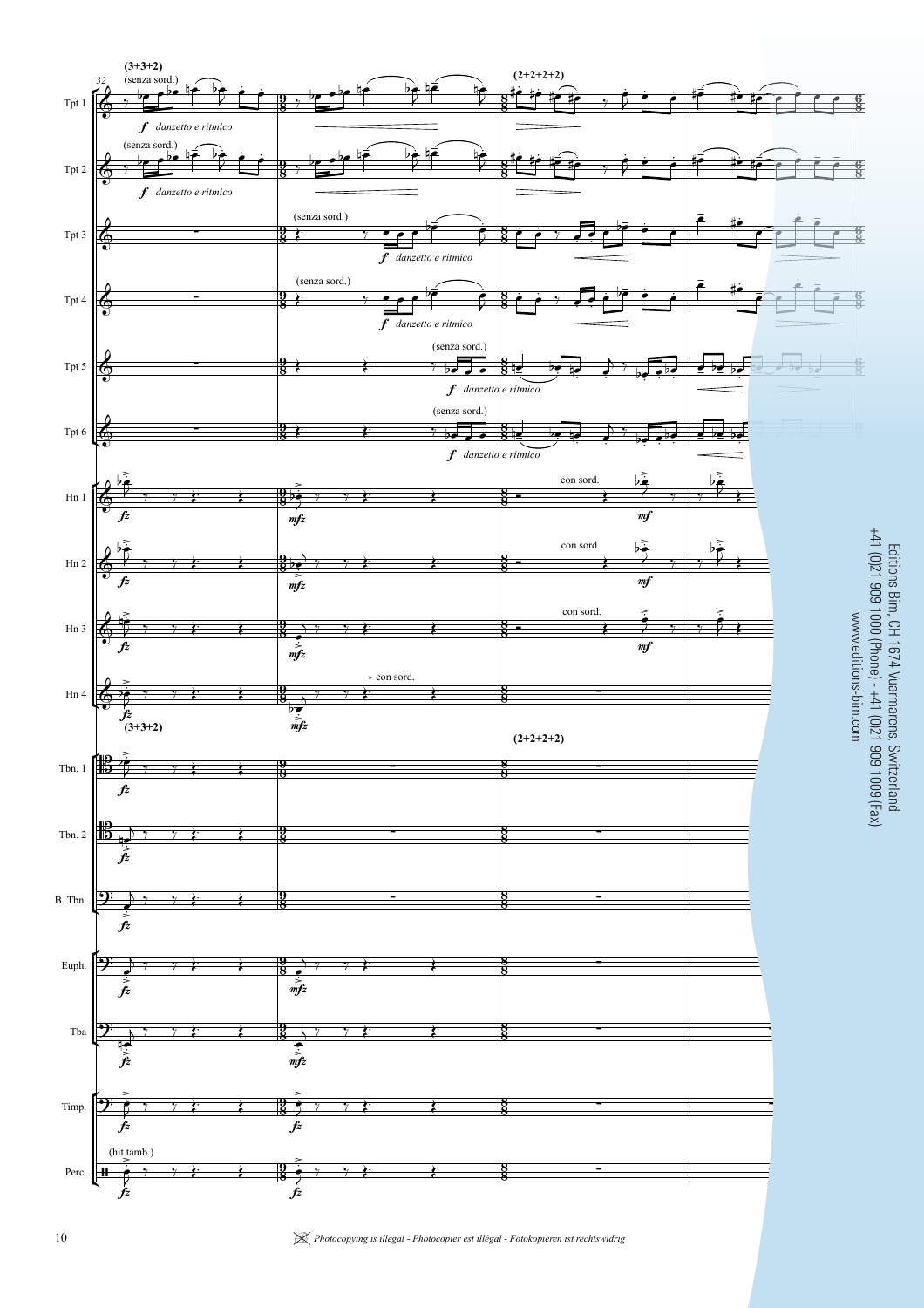

Editions Bim, CH-1674 Vuarmarens, Switzerland

ENS 188 | *Photocopying is illegal - Photocopier est illégal - Fotokopieren ist rechtswidrig* 11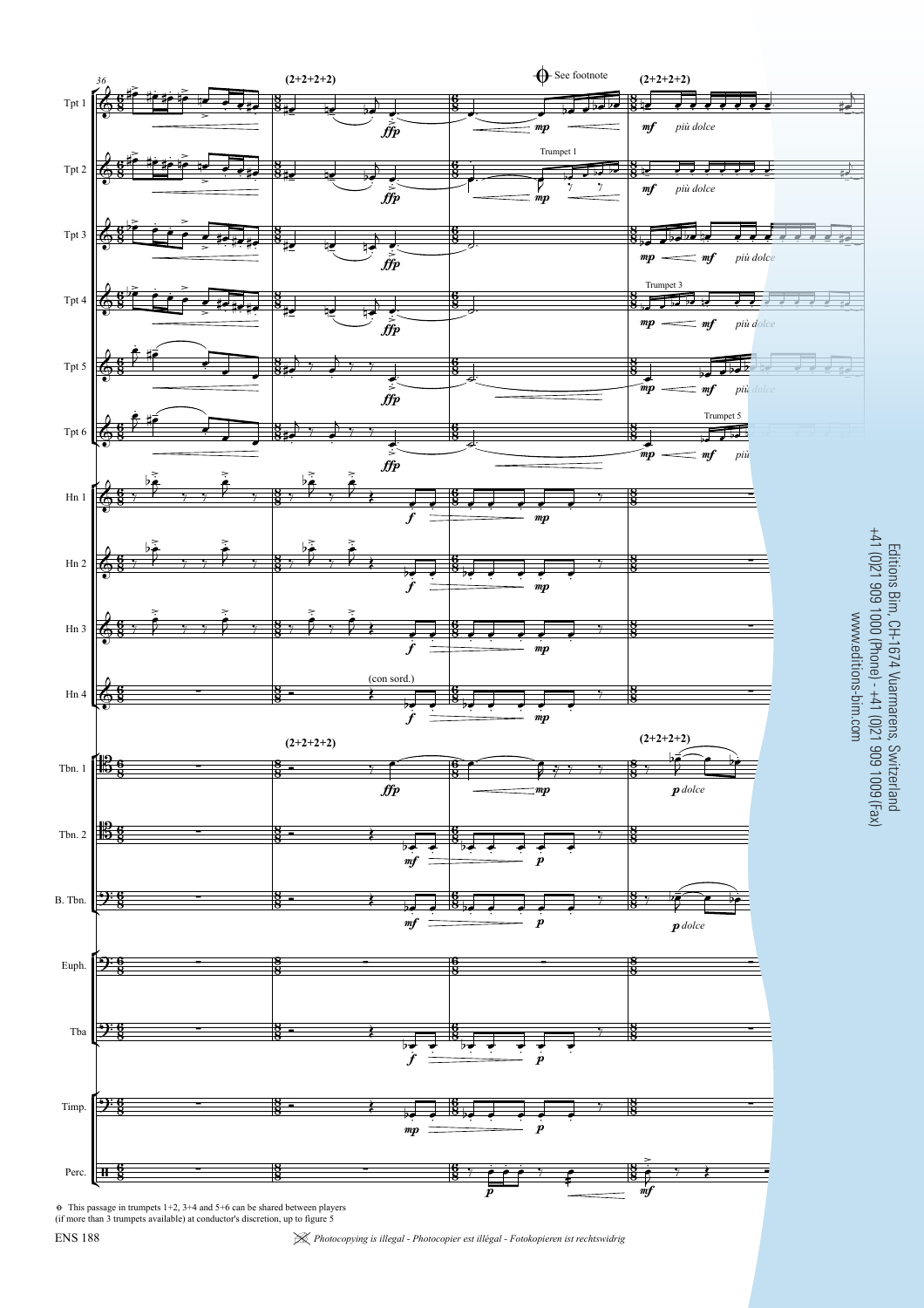

<sup>12</sup> *M Photocopying is illegal - Photocopier est illégal - Fotokopieren ist rechtswidrig*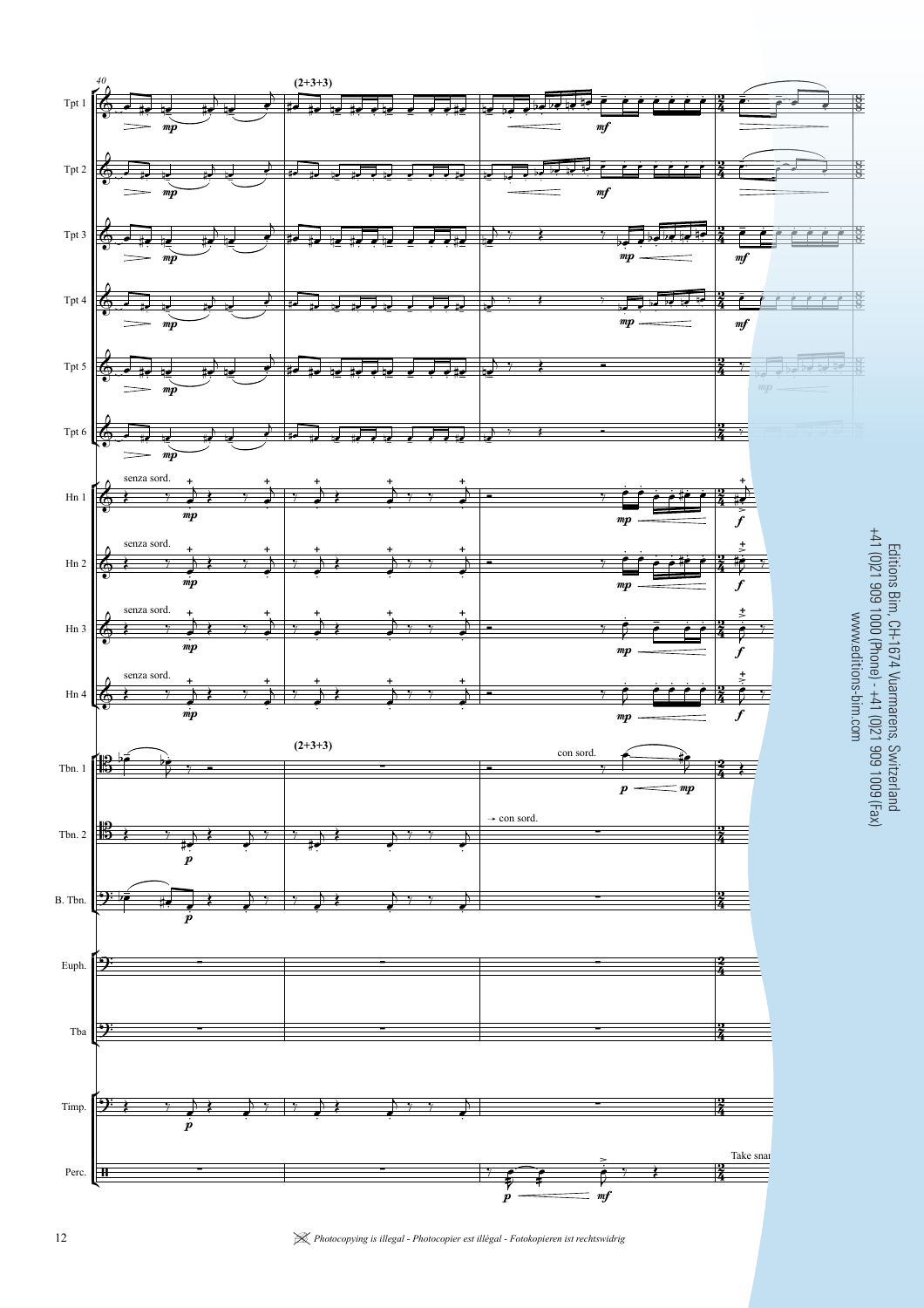

ENS 188 | *Photocopying is illegal - Photocopier est illégal - Fotokopieren ist rechtswidrig* 13

Editions Bim, CH-1674 Vuarmarens, Switzerland<br>+41 (0)21 909 1000 (Phone) - +41 (0)21 909 1009 (Fax) +41 (0)21 909 1000 (Phone) - +41 (0)21 909 1009 (Fax) Editions Bim, CH-1674 Vuarmarens, Switzerland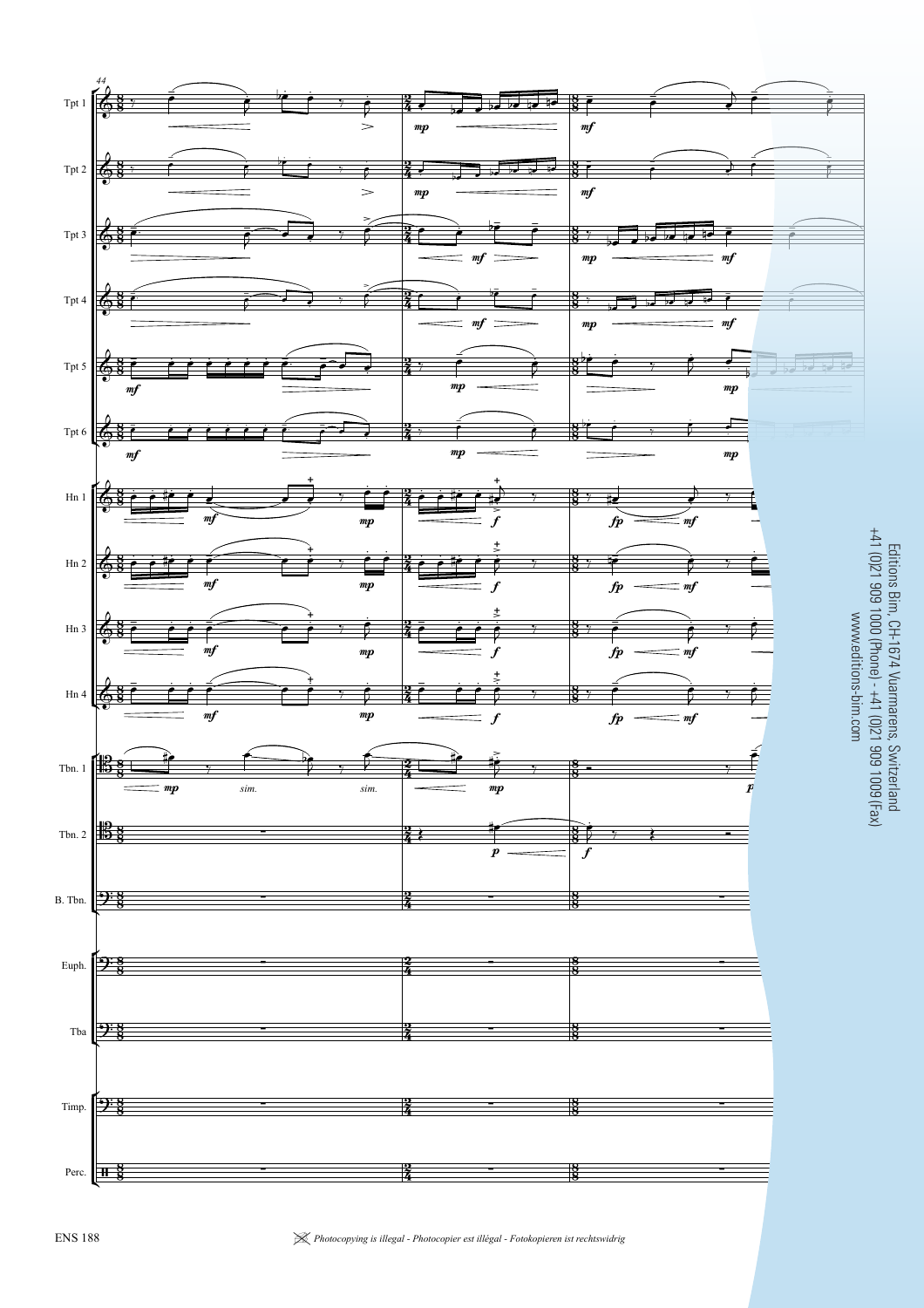

14 *M Photocopying is illegal - Photocopier est illégal - Fotokopieren ist rechtswidrig*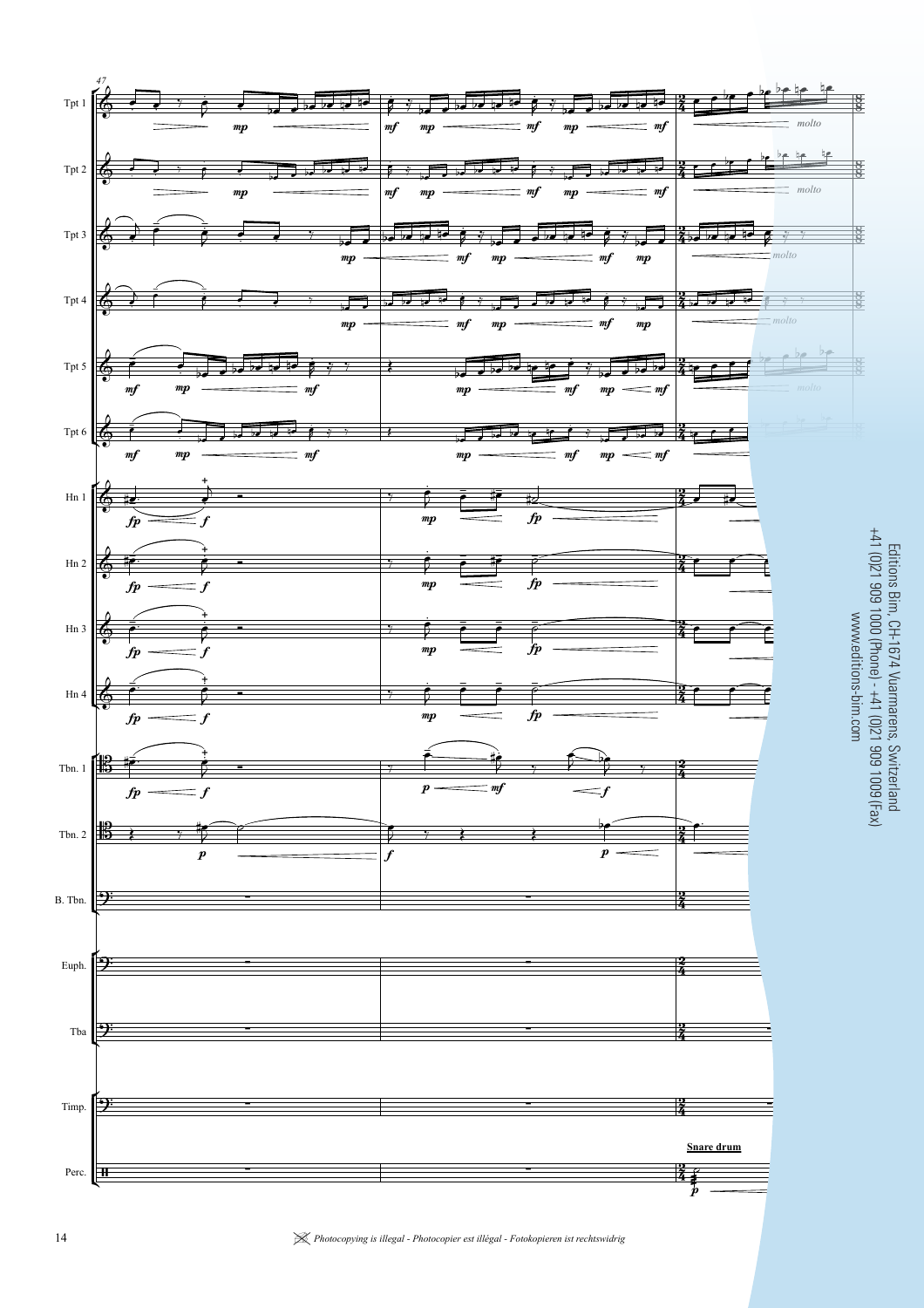

Editions Bim, CH-1674 Vuarmarens, Switzerland<br>+41 (0)21 909 1000 (Phone) - +41 (0)21 909 1009 (Fax) +41 (0)21 909 1000 (Phone) - +41 (0)21 909 1009 (Fax) Editions Bim, CH-1674 Vuarmarens, Switzerland

ENS 188 | *Photocopying is illegal - Photocopier est illégal - Fotokopieren ist rechtswidrig* 15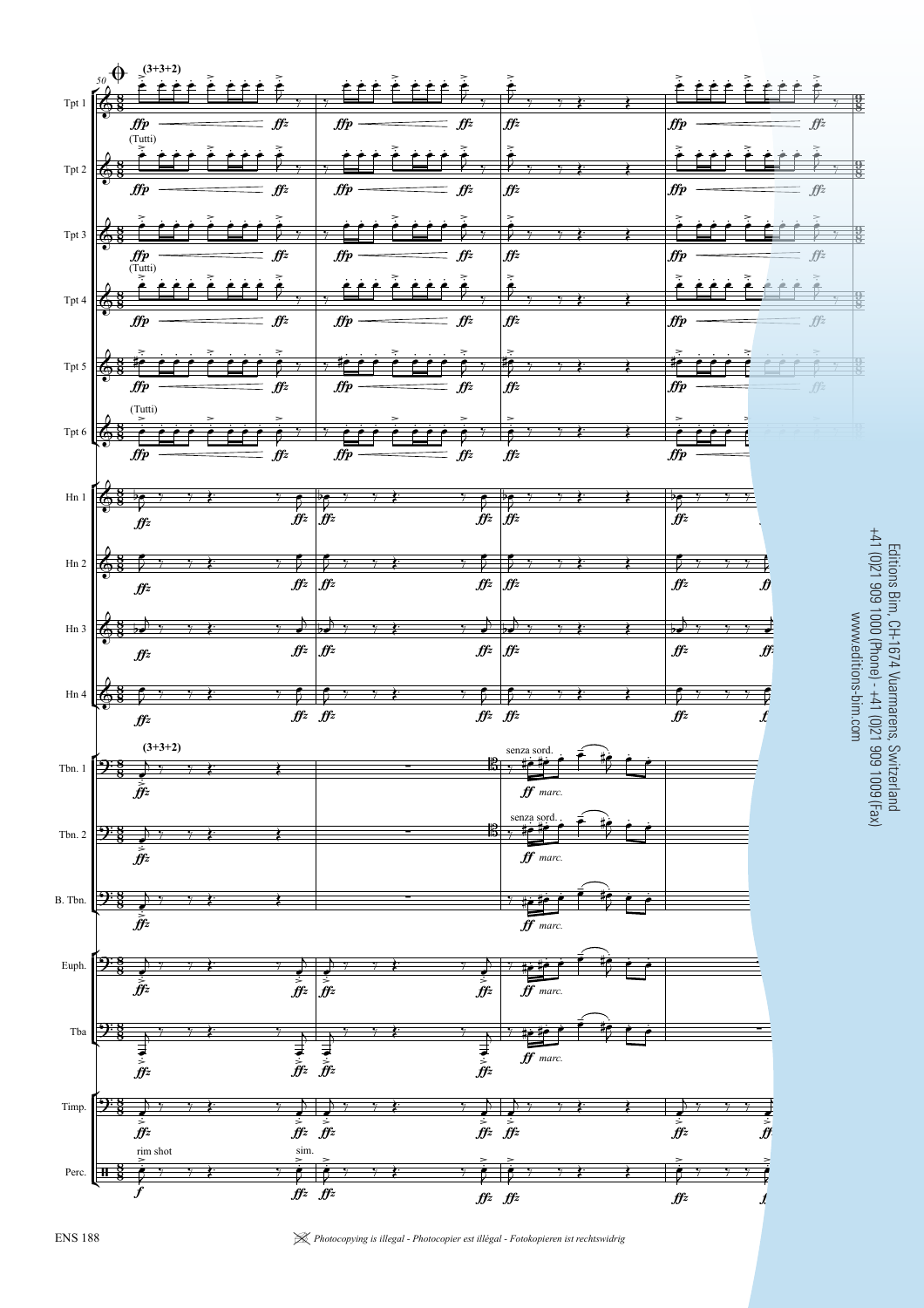

16 *X Photocopying is illegal - Photocopier est illégal - Fotokopieren ist rechtswidrig*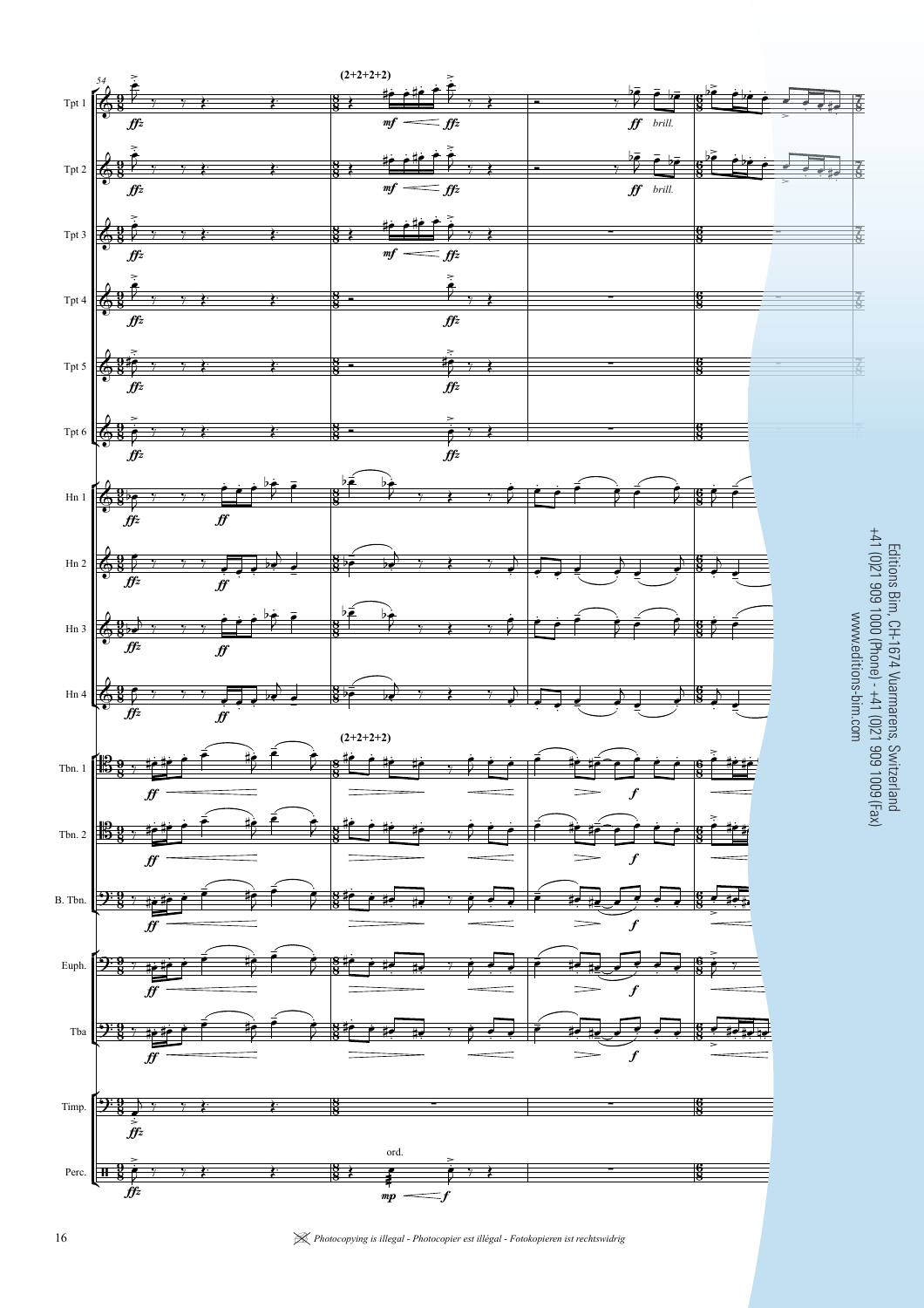

ENS 188 | *Photocopying is illegal - Photocopier est illégal - Fotokopieren ist rechtswidrig* 17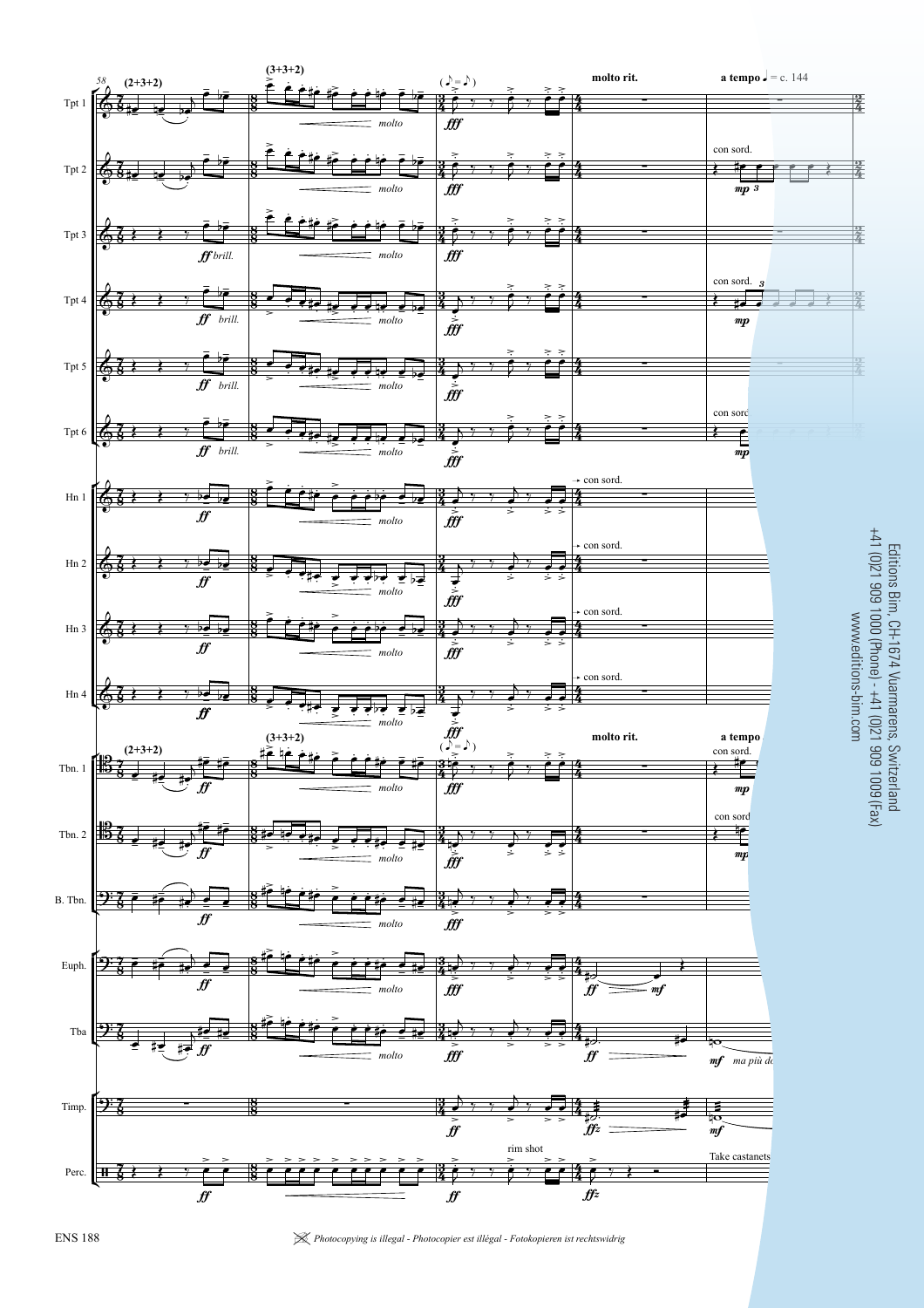

18 *X Photocopying is illegal - Photocopier est illégal - Fotokopieren ist rechtswidrig* 

Editions Bim, CH-1674 Vuarmarens, Switzerland<br>+41 (0)21 909 1000 (Phone) - +41 (0)21 909 1009 (Fax) +41 (0)21 909 1000 (Phone) - +41 (0)21 909 1009 (Fax) Editions Bim, CH-1674 Vuarmarens, Switzerland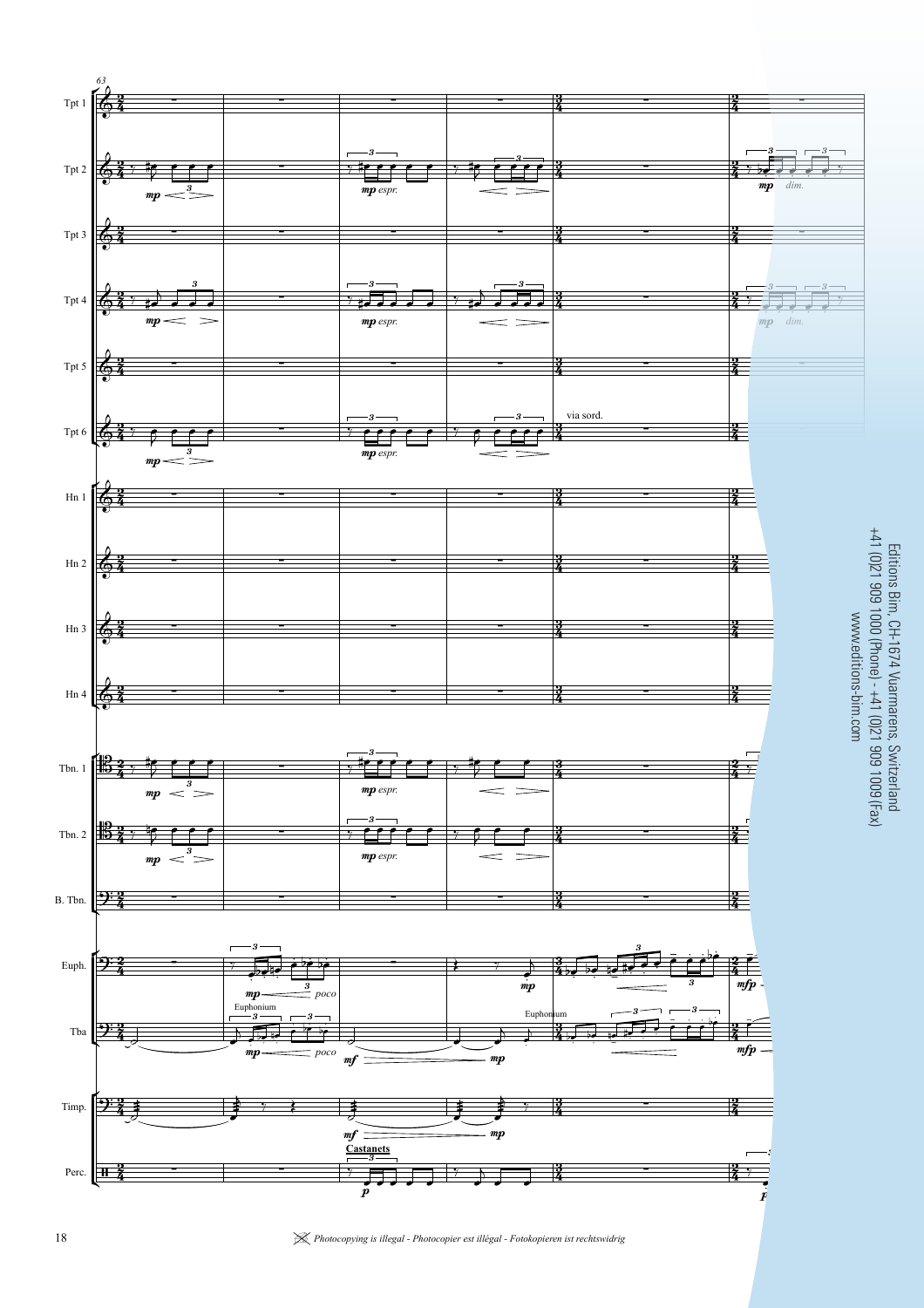

ENS 188 | *Photocopying is illegal - Photocopier est illégal - Fotokopieren ist rechtswidrig* 19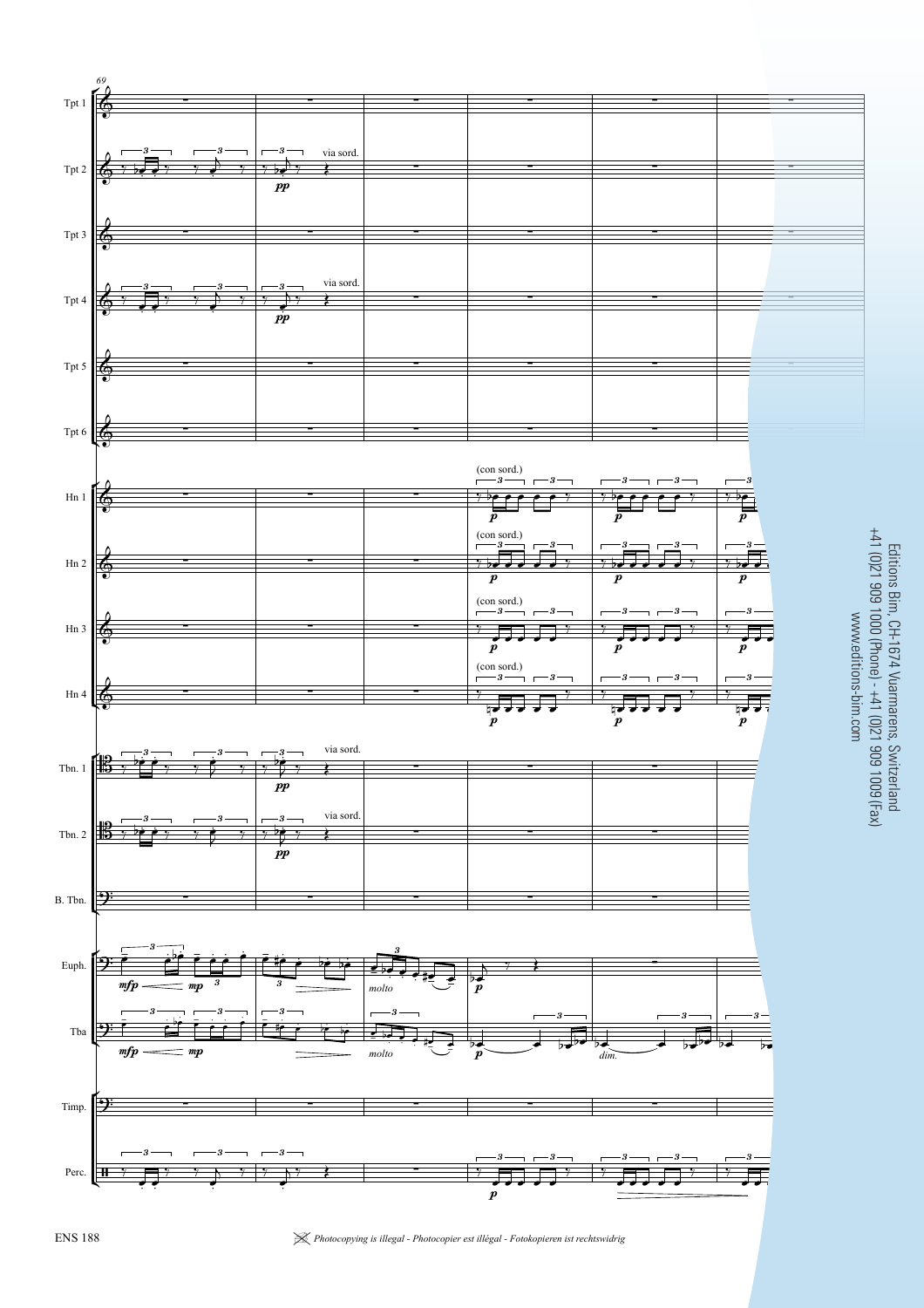